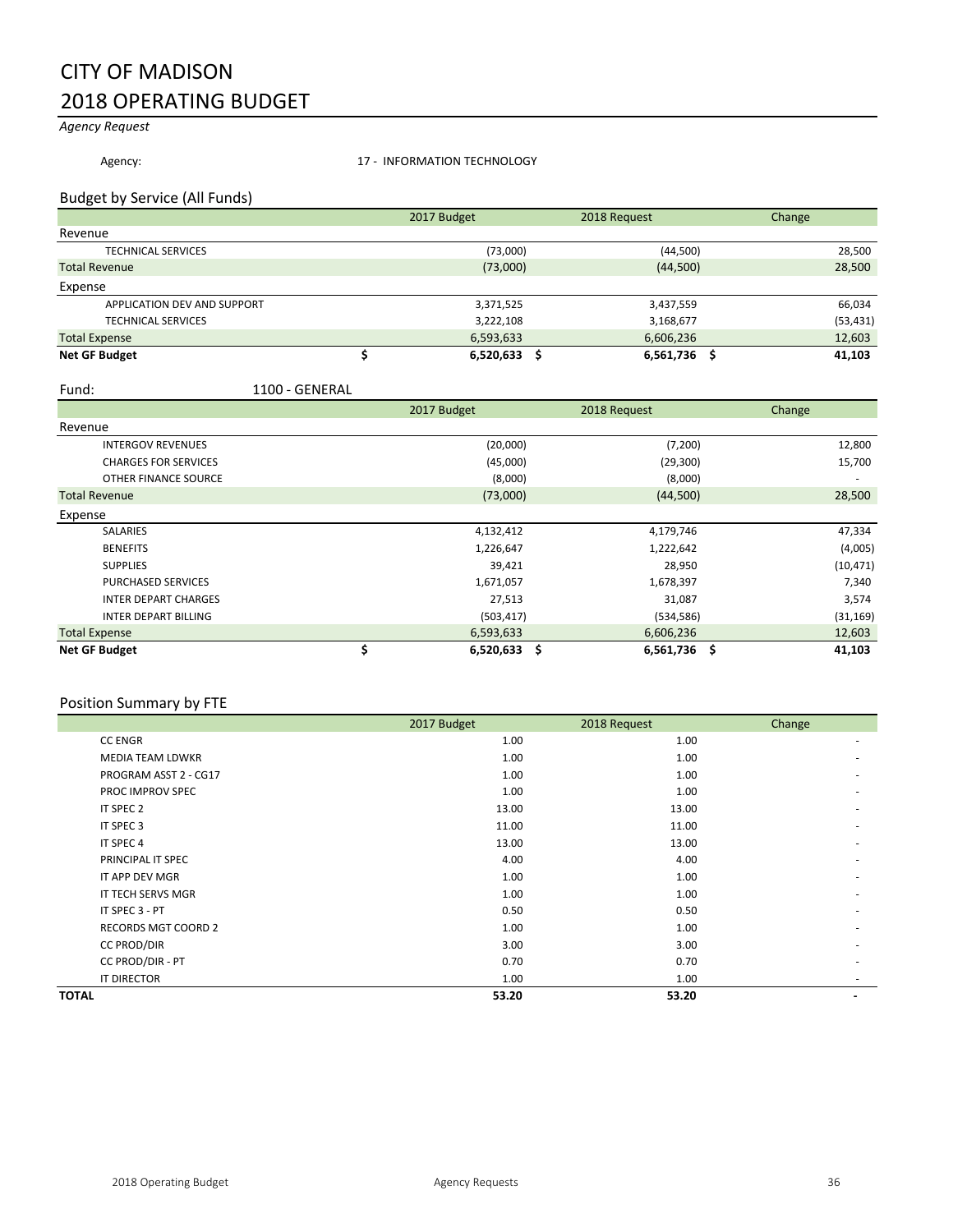### **Information Technology**



Paul Kronberger, Chief Information Officer City-County Building, Room 500 210 Martin Luther King, Jr. Boulevard Madison, Wisconsin 53703-3349

July 12, 2017

Mr. David Schmiedicke Finance Director City of Madison

Re: 2018 Information Technology Operating Budget

Dear Mr. Schmiedicke,

We have submitted our Operating Budget request into Munis and the Service Proposals into SharePoint. The following are key goals and initiatives for 2018:

- Property Assessment System—Complete Personal Property implementation
- Computerized Maintenance Management System—Complete the majority of this implementation by the end of 2018
- Case Management System for DCR and City Attorney—Identify requirements, release RFP and begin implementation
- Enterprise Contracts and Public Works Project Management System—Continue the development of this for Public Works and DCR
- Municipal Court System—Complete implementation of the new system
- Microsoft Technology Refresh—Initiate upgrades to SharePoint, Exchange, Operating System and SQL databases
- Continue supporting the Data Management Initiative
- Keep existing technology current by replacing end of life equipment
- Upgrade and strengthen the city's IT security infrastructure
- Standardize physical access technology in outlying locations, including new facilities
- Continue supporting Digital Divide efforts
- Continue supporting city agencies in their IT needs

I know that we will be discussing all of this further with our budget analyst, Brent Sloat, but if you have any questions at this point, please let me know.

Sincerely,

Paul Kronberger Chief Information Officer

CC: Brent Sloat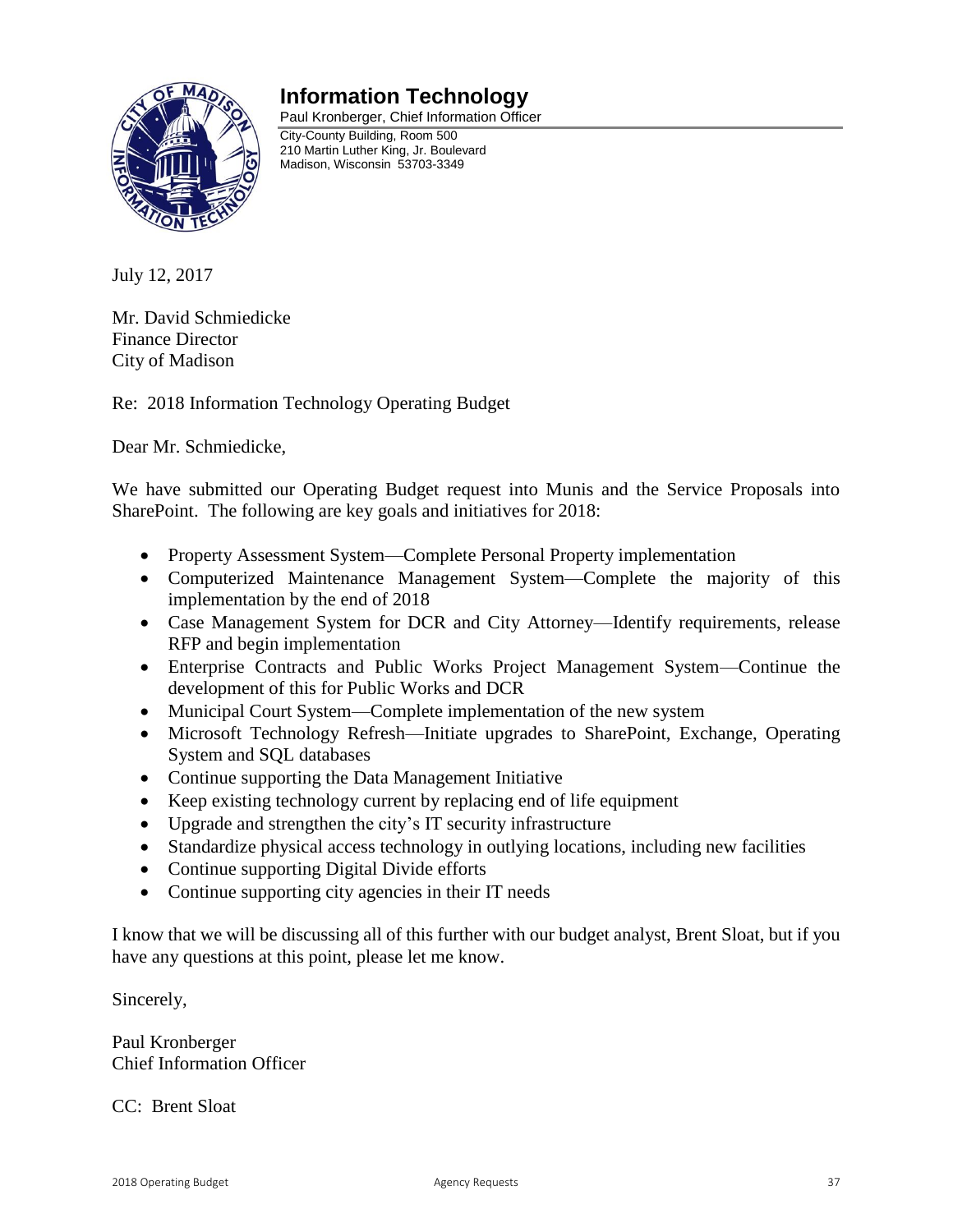# 2018 Operating Budget: Service Proposals

### **SERVICE IDENTIFYING INFORMATION**

SELECT YOUR AGENCY:

Information Technology

SELECT YOUR AGENCY'S SERVICE:

Application Development and Support

SERVICE DESCRIPTION:

This service is responsible for databases and database software, the City's website and Employeenet, the Electronic Document Management System (EDMS), the centralized Geographic Information System (GIS), support for enterprise applications such as MUNIS, Legistar, and Crystal Reports, and all permitting, licensing, asset management, and land/planning applications.

#### **SERVICE GOALS**

What community need does the service address?

*This service addresses the need for government to operate as efficiently as practical, the need for open data, and the need to transact business with the City online.*

Who are the recipients of the service?

*We serve residents and visitors to the City directly through the website and public facing applications. We also serve them indirectly by providing services to City agencies.*

#### What outcomes will be produced at the proposed funding level?

*We will continue to provide the same level or better services than are being provided today*.

#### What strategies are planned for 2018 to advance the stated outcomes?

*Upgrading systems and services where practical, and appropriate consolidation of processes for gains in efficiencies, these include an upgrade to our website search engine, an enterprise-wide public works project and contract management system, expansion of the open data portal and interactive online mapping.*